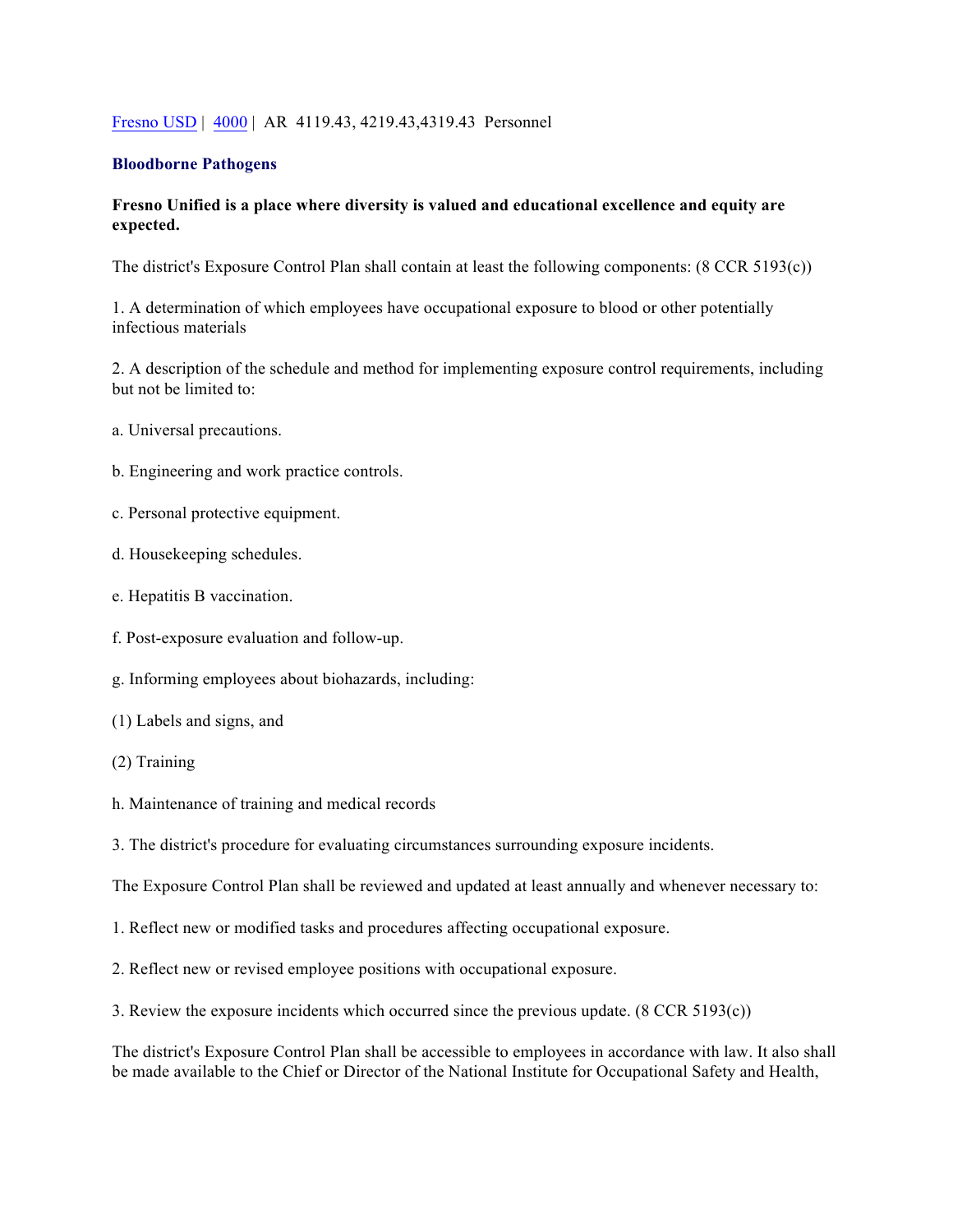U.S. Department of Health and Human Services, or his/her designee, upon request for examination and copying. (8 CCR 5193(c))

# Exposure Determination

The district's exposure determination shall be made without regard to the use of personal protective equipment and shall include:

1. All job classifications in which all employees have occupational exposure to bloodborne pathogens.

2. Job classifications in which some employees have occupational exposure.

3. All tasks and procedures or groups of closely related tasks and procedures in which occupational exposure occurs and which are performed by employees listed in item #2 above. (8 CCR 5193(c))

Hepatitis B Vaccination

Hepatitis B vaccinations shall be provided at no cost to those employees determined to have occupational exposure to blood and other potentially infectious materials. Employees who decline to accept the vaccination shall sign the Hepatitis B declination statement as required by law.

# (E 4119.42) (8 CCR 5193(f))

The district may exempt "designated first-aid providers" from the pre-exposure Hepatitis B vaccine if:

1. Rendering first aid is not the primary job responsibility of the employee and is not performed on a regular basis.

2. The district's Exposure Control Plan provides that:

a. Employees report all first-aid incidents involving the presence of blood or other potentially infectious materials before the end of the work shift during which the incident occurred.

b. Designated first-aid providers participate in the bloodborne pathogens training program.

c. Unvaccinated first-aid providers receive the full Hepatitis B vaccination series no later than 24 hours after rendering assistance in any situation involving the presence of blood or other potentially infectious material regardless of whether an exposure incident occurred.

3. The district implements a procedure to ensure the above requirements are met. (8 CCR 5193(f))

Protective EquipmentThe district shall provide appropriate personal protective equipment at no cost to the employee. The district shall maintain, repair, make accessible and require employees to use and properly handle protective equipment. (8 CCR 5193(d))

## Information and Training

The district shall provide a training program as specified by law to all employees in job classifications that have been determined to have some degree of occupational exposure. This program shall be offered